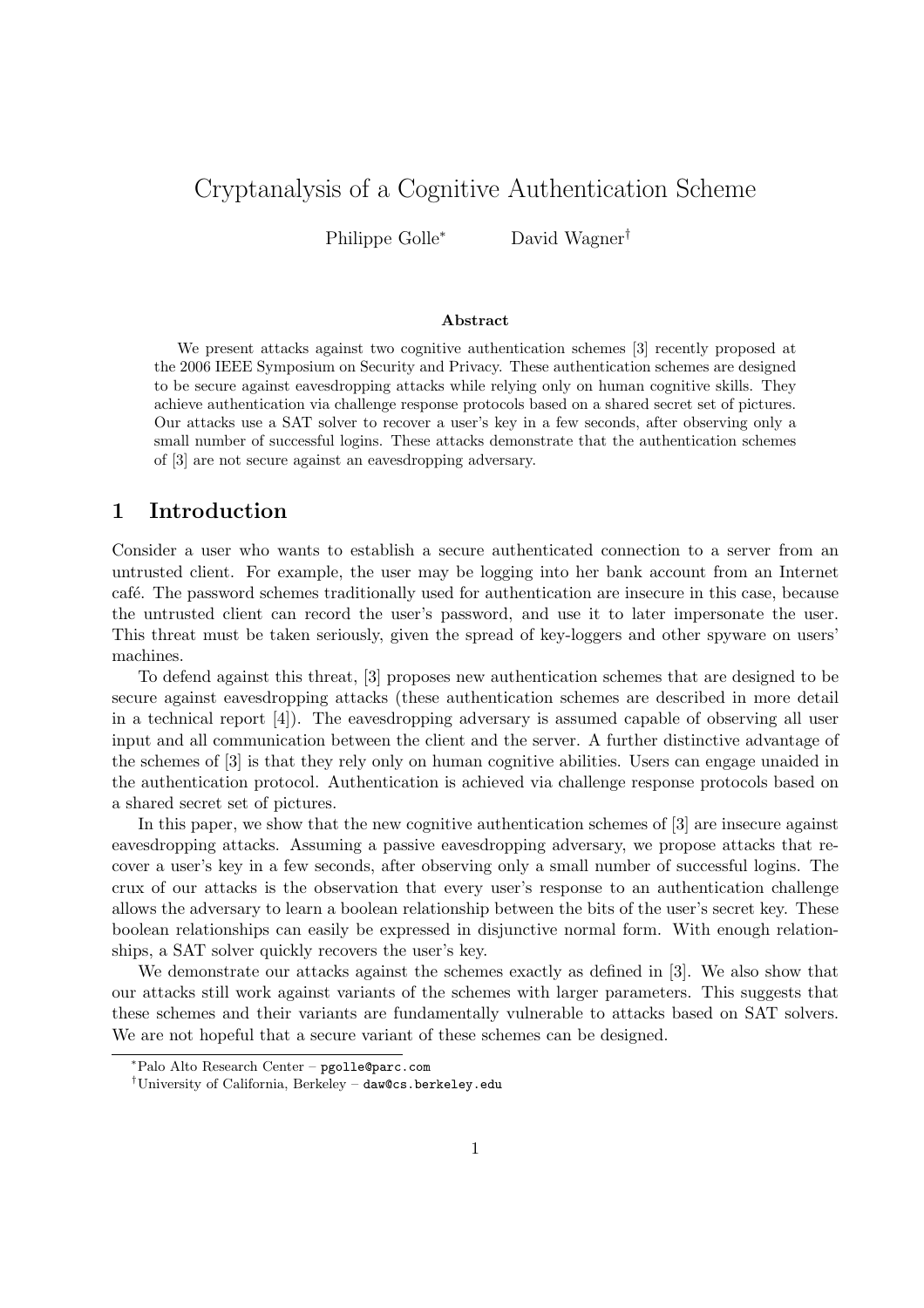Organization. We start with an overview of the cognitive authentication protocol of [3] (section 2). We then propose attacks against two versions of this protocol: the high complexity version (section 3) and the low complexity version (section 4).

### 2 Cognitive Authentication Protocol

The cognitive authentication scheme of [3] uses a set B of public pictures. We let  $N = |\mathcal{B}|$  denote the size of this set. The secret authentication key of a user is a secret subset  $\mathcal{F} \subset \mathcal{B}$  of size  $M \leq N$ . The authentication protocol consists of a number of challenge response rounds. The number of rounds in the protocol is adjustable depending on the level of security desired (more rounds lower the success probability of a guessing adversary). In each round, the user must answer a query about the subset  $\mathcal F$ . The exact nature of the query depends on the version of the protocol considered. In [3], two versions are proposed: a high complexity version, and a low complexity version (we present attacks against both versions of the protocol in sections 3 and 4.) Authentication succeeds if the user supplies correct replies to all challenge queries.

## 3 High Complexity Protocol

In this version of the protocol, the user is presented in each round with  $n < N$  pictures selected randomly from  $\beta$ . These *n* pictures are displayed in random order in a rectangular panel of R rows and C columns. Furthermore, an integer in the range  $[0; P-1]$  is associated with each column and each row of the panel. We denote  $v_r$  the integer associated with row r and  $w_c$  the integer associated with column c. An example of such a panel is given in Figure 1.

| $P_{44}$ | $P_{31}$ | Ρ1       | $P_{26}$ | $P_{66}$ |  |
|----------|----------|----------|----------|----------|--|
| $P_{46}$ | $P_{24}$ | $P_{21}$ | $P_{77}$ | $P_{43}$ |  |
| $P_{13}$ | $P_{16}$ | $P_{79}$ | $P_{38}$ | $P_{59}$ |  |
| $P_{36}$ | $P_{58}$ | $P_{76}$ | $P_{15}$ | $P_{53}$ |  |
|          |          |          |          |          |  |

Figure 1: An example of a high complexity panel query. This 4-by-5 panel consists of  $n = 20$ pictures drawn at random for a set of  $N = 80$  pictures. The numbers shown along the bottom and right edges of the panel are the values  $w_c$  and  $v_r$  associated with the columns and rows of the panel. In this example, the numbers are chosen in the range  $[0;3]$ , i.e.  $P=4$ .

Given such a panel as a challenge, the user is asked to follow a mental path through the panel as follows. Starting from the top left corner, the user moves down whenever the current cell contains a picture that belongs to her secret set  $F$ , and moves right whenever the current cell contains a picture in  $\mathcal{B} - \mathcal{F}$ . This path eventually exits the panel either through the bottom or the right edge of the panel. If the path exits the panel through the bottom edge, the user reports the value  $w_c$ associated with the exit column. If the path exits the panel through the right edge, the user reports the value  $v_r$  associated with the exit row.

Numerical parameters. The implementation described in [3] proposes the following parameters. The set B of public images is of size  $N = 80$ . A user's key consists of a secret subset of  $M = 30$ images. In each challenge query, all pictures are displayed  $(n = N = 80)$  in a panel of  $R = 8$ rows and  $C = 10$  columns. The values  $v_r$  and  $w_c$  are chosen in the range [0; 3], in such a way that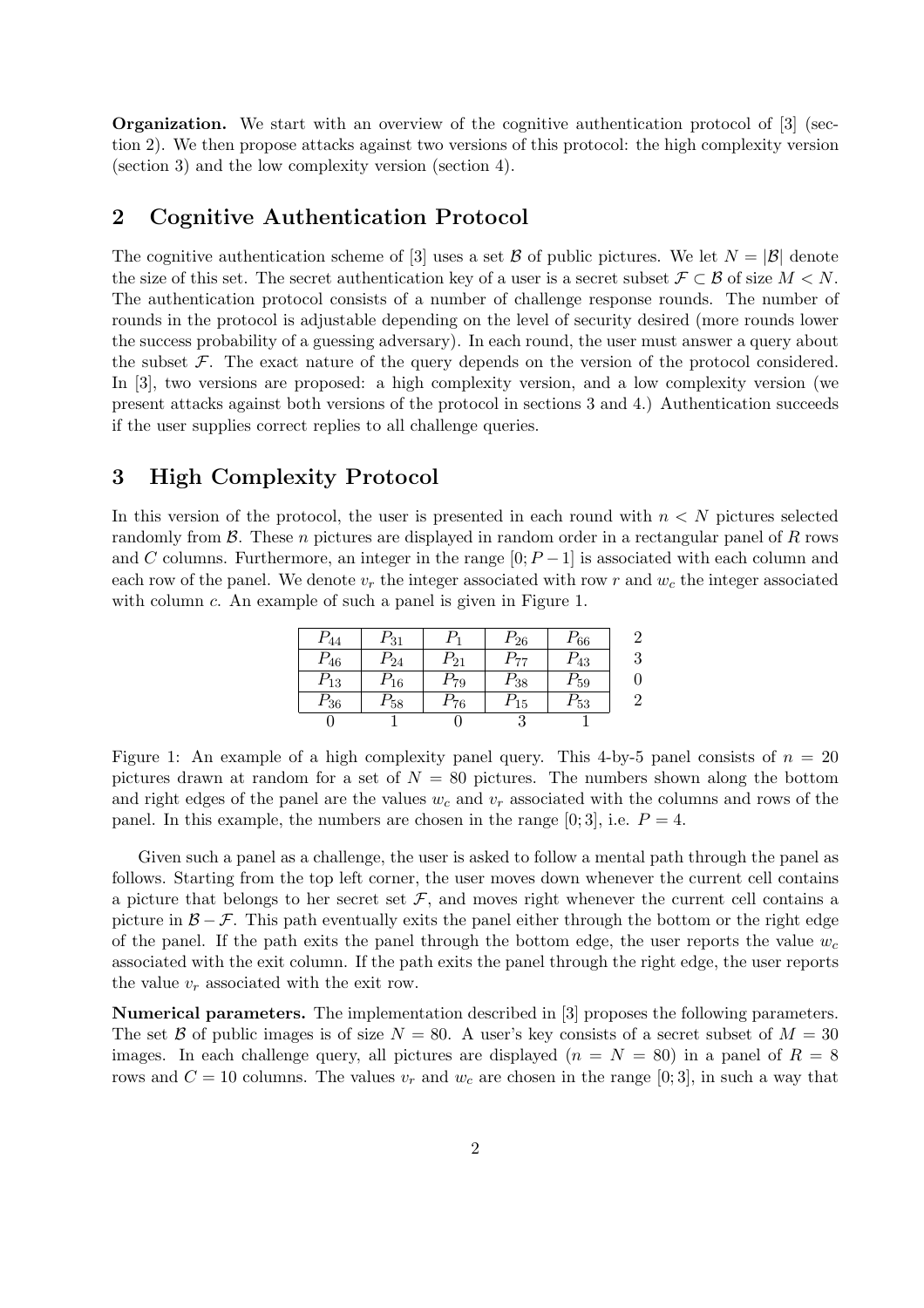users' replies to queries are approximately uniformly distributed in the range [0; 3]. Each run of the authentication protocol consists of 11 rounds of challenge-response.

We demonstrate our attack first with this exact set of parameters. In particular, we use the values  $v_r$  and  $w_c$  defined in Figure 1 on page 3 of [3]. Our attacks are however not sensitive to this particular choice of parameters, and we show that they work against variants of the scheme with much larger parameters.

#### 3.1 Attack

We propose an attack that recovers the secret key of a user after observing the user's replies to a few authentication challenges. Let  $\mathcal F$  denote the secret set of pictures chosen by the user under attack. We define N boolean variables  $A_1, \ldots, A_N$  associated with the N pictures in the public set B. Let  $A_i = 1$  if the *i*-th picture belongs to the set F and otherwise  $A_i = 0$ . We denote  $\overline{A}_i$  the negation of variable  $A_i$ . Note that recovering the user's key is equivalent to determining the values of  $A_1, \ldots, A_N$ .

Boolean variables. Each challenge-response round of the authentication protocol reveals information about the user's key, and thus about the variables  $A_1, \ldots, A_N$ . To capture this information fully, we need to define the following additional boolean variables in every round:

- For  $1 \le r \le R$  and  $1 \le c \le C$ , we introduce a boolean variable  $B_{(r,c)}^k$  associated with the cell in row r and column c of the panel submitted to the user in round k. We define  $B_{(r,c)}^k = 1$  if the path computed by the user in round k passes through cell  $(r, c)$ , and  $B_{(r, c)}^k = 0$  otherwise.
- For  $1 \leq r \leq R$ , we introduce a boolean variable  $B_{(r,C+1)}^k$ , and define  $B_{(r,C+1)}^k = 1$  if the path computed by the user exits the panel on the right in row r, and  $B_{(r,C+1)}^k = 0$  otherwise.
- For  $1 \leq c \leq C$ , we introduce a boolean variable  $B_{(R+1,c)}^k$ , and define  $B_{(R+1,c)}^k = 1$  if the path computed by the user exits the panel at the bottom in column c, and  $B_{(R+1,c)}^k = 0$  otherwise.

Boolean formulas. Given the user's replies to the panel queries, we learn the following boolean formulas between the variables  $A_1, \ldots, A_N$  and  $B_{(r,c)}^k$ . First, we know that in every round the path computed by the user starts in the top left corner of the panel:

$$
B^k_{(1,1)} = 1 \quad \forall \ k
$$

Let  $f(k, r, c)$  denote the index of the picture in the cell at row r, column c, of the panel submitted to the user in round k. The following formulas express the rules that the user follows to compute a path through the panel:

$$
\begin{array}{rcl}\n(A_{f(k,r,c)} \wedge B_{(r,c)}^k) & \Rightarrow & B_{(r+1,c)}^k \quad \forall \ k, \ \forall \ r \in \{1, \dots, R\}, \ \forall \ c \in \{1, \dots, C\} \\
(\overline{A}_{f(k,r,c)} \wedge B_{(r,c)}^k) & \Rightarrow & B_{(r,c+1)}^k \quad \forall \ k, \ \forall \ r \in \{1, \dots, R\}, \ \forall \ c \in \{1, \dots, C\}\n\end{array}
$$

Finally, let  $p^k \in \{0, \ldots, P-1\}$  denote the reply submitted by the user in round k. The following rules express the constraints on the path imposed by the user's reply. First, the path cannot end in row r if  $v_r \neq p^k$ , nor in column c if  $w_c \neq p^k$ :

$$
\frac{\overline{B^k}_{(r,C+1)}}{\overline{B^k}_{(R+1,c)}} \quad \forall \ r \text{ such that } v_r \neq p^k
$$
  

$$
\overline{B^k}_{(R+1,c)} \quad \forall \ c \text{ such that } w_c \neq p^k
$$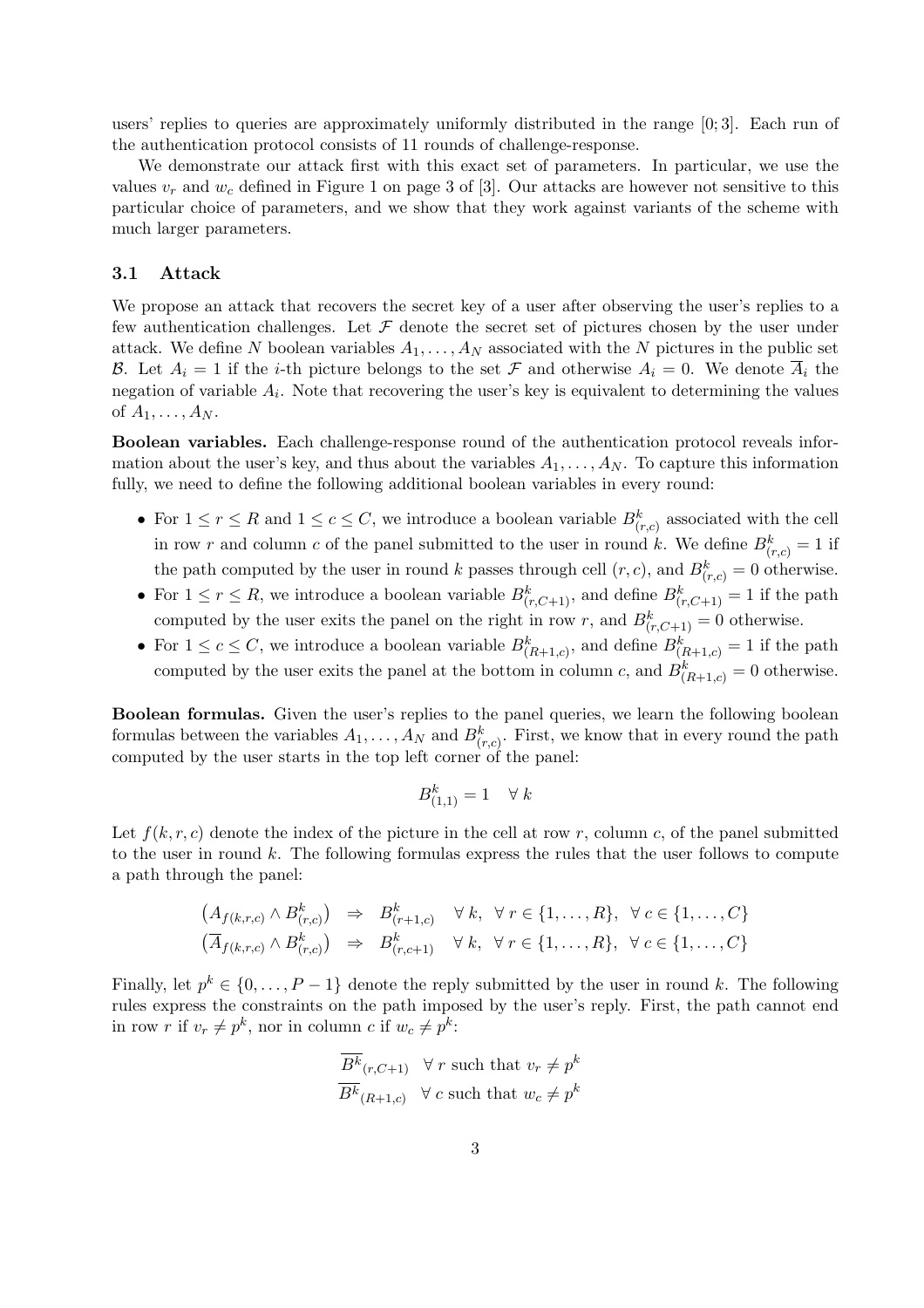Secondly, the path must end in a row r for which  $v_r = p^k$  or a column c for which  $w_c = p^k$ :

$$
\Big(\bigvee_{r \; | \; v_r = p^k} B^k_{(r,C+1)}\Big) \vee \Big(\bigvee_{c \; | \; w_c = p^k} B^k_{(R+1,c)}\Big)
$$

All the boolean formulas above can be converted into equivalent boolean formulas in disjunctive normal form. For example,  $P \Rightarrow Q$  is equivalent to  $\overline{P} \vee Q$ . These are given as input to a SAT solver. Given enough formulas, a SAT solver quickly outputs a unique assignment of values to the variables  $A_1, \ldots, A_N$ . This assignment corresponds to the user's secret key.

Implementation of the attack. We tested our attacks with the UBCSAT implementation [2] of the SAPS [1] SAT solver (this SAT solver was the most efficient of those we tested). Table 1 summarizes the results of our attacks against the high complexity protocol. We tested the attacks with various of the parameters suggested in [3]. In all cases, our attack correctly recovers a unique candidate for the the user's secret key. The complexity of the attack is measured according to the number of challenge-response rounds that a passive adversary must observe, and the running time (in seconds) of the SAT solver. The running time of the attack was measured on a desktop PC running Windows XP with dual 3.40 GHZ CPUs and 1.00 GB of RAM.

| Authentication protocol parameters |    |  |            | Attack complexity |                |
|------------------------------------|----|--|------------|-------------------|----------------|
| N                                  | М  |  | Panel size | $#$ Rounds        | Time (seconds) |
| 80                                 | 30 |  | 8 by 10    | 60                | 102            |
| 80                                 | 30 |  | 8 by 10    | 100               |                |
| 120                                | 45 |  | 8 by 10    | 500               | 45             |
| 120                                | 45 |  | 8 by 10    | 1000              | $\approx 960$  |

Table 1: Cost of our attack against the high complexity authentication protocol, for various choices of protocol parameters.

Discussion. The first row of Table 1 shows that, for parameters suggested in [3], a passive eavesdropping adversary recovers a user's secret key in seconds after observing only 60 rounds of challenge-response. Bearing in mind that successful authentication requires multiple rounds of challenge-response (11 rounds are suggested in [3]), the attacker learns a user's secret key after observing as few as 6 successful user logins.

This attack is close to optimal in the number of rounds it requires. Indeed, the secret keys This attack is close to optimal in the number of rounds it requires. Indeed, the secret keys<br>of users are chosen from a space with  $\log_2 \binom{80}{30} \approx 72.9$  bits of entropy. With  $P = 4$ , each user's reply to a challenge query reveals  $log_2(4) = 2$  bits of entropy of the secret key. Thus,  $37 \approx 72.9/2$ challenge-response rounds are needed at the very minimum to uniquely recover a user's key.

With fewer than 60 rounds, our attack tends to recover multiple candidates for a user's key. More rounds on the other hand decrease the running time of the attack, as shown in the second row of Table 1.

The last two rows of Table 1 show that the attack also works for a larger choice of parameters (when users' keys consist of  $M = 45$  pictures chosen from a set of size  $N = 120$ ). Given the fundamental limitations of SAT solvers, there is no doubt that our attack would not work with sufficiently large parameters. However, large parameters present users with the challenge of memorizing a large number of images. The results of Table 1 suggest that user's memory might fail long before large enough parameters place the authentication scheme beyond the reach of our attack.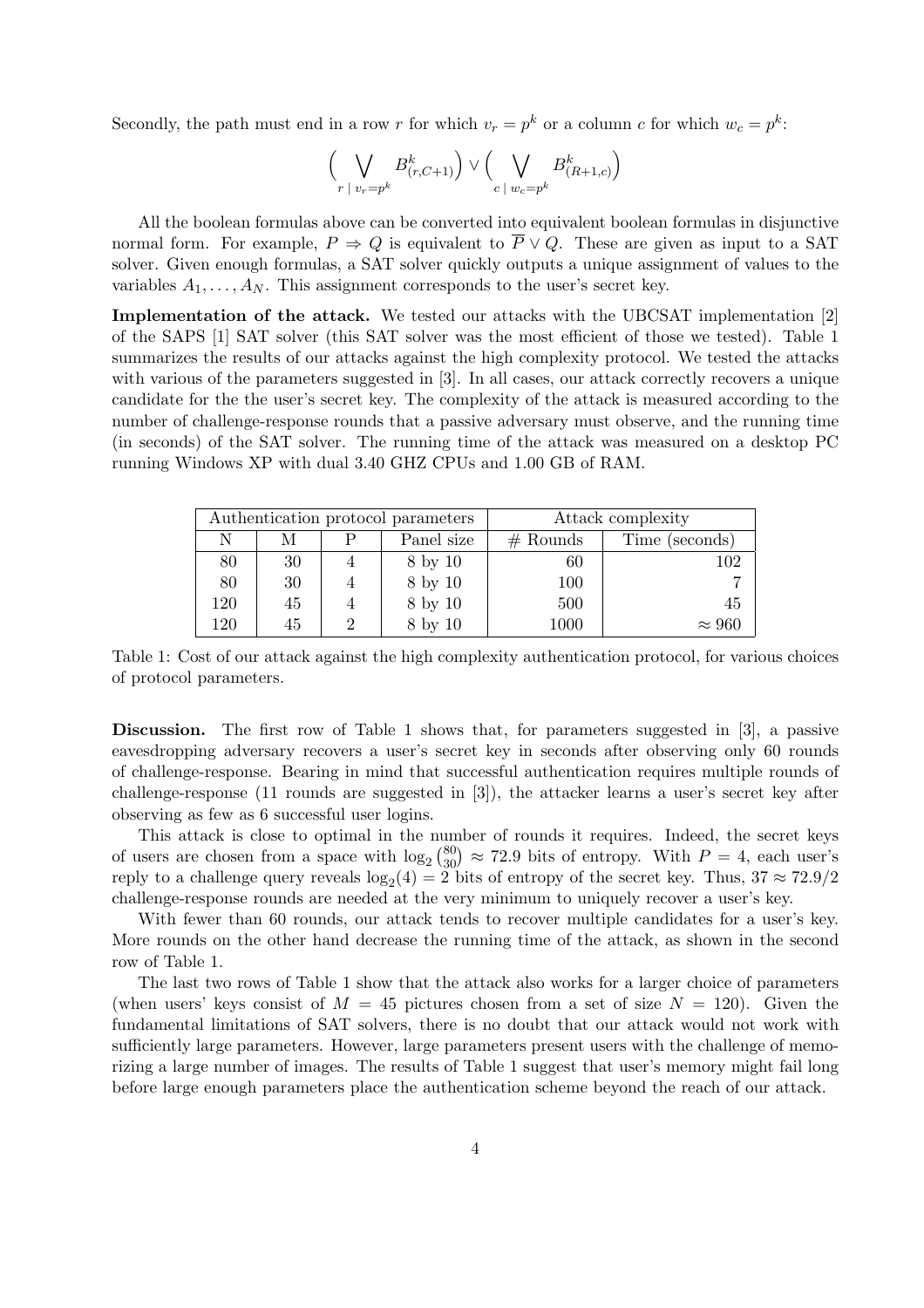### 4 Low Complexity Protocol

The setup for this version of the protocol is identical to the high complexity protocol. Recall that we denote  $\beta$  a public set of pictures of size N. The authentication key of a user is a secret subset  $\mathcal{F} \subset \mathcal{B}$  of size  $M \leq N$ . The difference lies in the questions asked of the user in each authentication challenge.

In the low complexity version of the authentication protocol, the user is presented in each challenge-response round with an ordered list of n pictures selected randomly from  $\beta$ . Each picture in the list is assigned a random bit (either 0 or 1) which is shown next to it. These random bits are chosen such that the number of pictures assigned 0 equals the number of pictures assigned 1. The user is asked one of the following binary questions:

- First case. Identify the first picture in the ordered list that belongs to  $\mathcal{F}$ , and the last picture in the list that belongs to  $\mathcal{F}$ . Let  $b_0$  and  $b_1$  be the bits associated with these two images. Output  $b_0 \oplus b_1$ .
- Second case. Identify the first, second and last pictures in the ordered list that belong to  $\mathcal{F}$ . Let  $b_0, b_1$  and  $b_2$  be the bits associated with these pictures. Output the majority of  $b_0, b_1, b_2$ .

The description of the protocol given in [3] does not specify what reply the user should give when the ordered list contains fewer than 2 images from  $\mathcal F$  (in the first case) or fewer than 3 images from  $\mathcal F$  (in the second case). The parameters of the protocol are chosen such that this situation happens very infrequently. In our analysis, we generate ordered lists such that this situation never happens.

Numerical parameters. The implementation described in [3] proposes the following parameters. The set B of public images is of size  $N = 240$ . A user's key consists of a secret subset of  $M = 60$ images. In each challenge query,  $n = 20$  random pictures are displayed. Each run of the low complexity authentication protocol consists of 22 rounds of challenge-response.

#### 4.1 Attack

We propose an attack that recovers the key of a user after observing the user's replies to a few authentication rounds. Let  $\mathcal F$  denote the secret set of pictures chosen by the user under attack. As in section 3.1, we define N boolean variables  $A_1, \ldots, A_N$  associated with the N pictures in the set B. We define  $A_i = 1$  if the *i*-th picture belongs to the set F and otherwise  $A_i = 0$ . We denote  $\overline{A}_i$ the negation of variable  $A_i$ . Note that recovering the user's key is equivalent to determining the values of  $A_1, \ldots, A_N$ .

In every round, observing the user's reply to an authentication query reveals boolean relationships between the variables  $A_1, \ldots, A_N$ . Specifically, let  $i_1, \ldots, i_n \in \{1, \ldots, N\}$  denote the indices of the *n* pictures presented to the user in the ordered list, and let  $b_1, \ldots, b_n$  denote the bits associated with these pictures. Finally, let b denote the bit returned by the user. We learn first that at least one of the images in the ordered list is known to the user. In other words, the following formula is true:

$$
(A_{i_1} \vee A_{i_2} \vee \ldots \vee A_{i_n}).
$$

**First case.** For all  $1 \leq j < k \leq n$ , we know that  $b_j \oplus b_k \neq b$  implies that pictures  $i_j$  and  $i_k$  cannot be the first and last pictures that belong to  $\mathcal F$  in the ordered list. Thus:

• If  $b_1 \oplus b_n \neq b$ , we learn that pictures  $i_1$  and  $i_n$  cannot both belong to F. In other words, if  $b_1 \oplus b_n \neq b$  the following formula is true:  $(\overline{A}_{i_1} \vee \overline{A}_{i_n}).$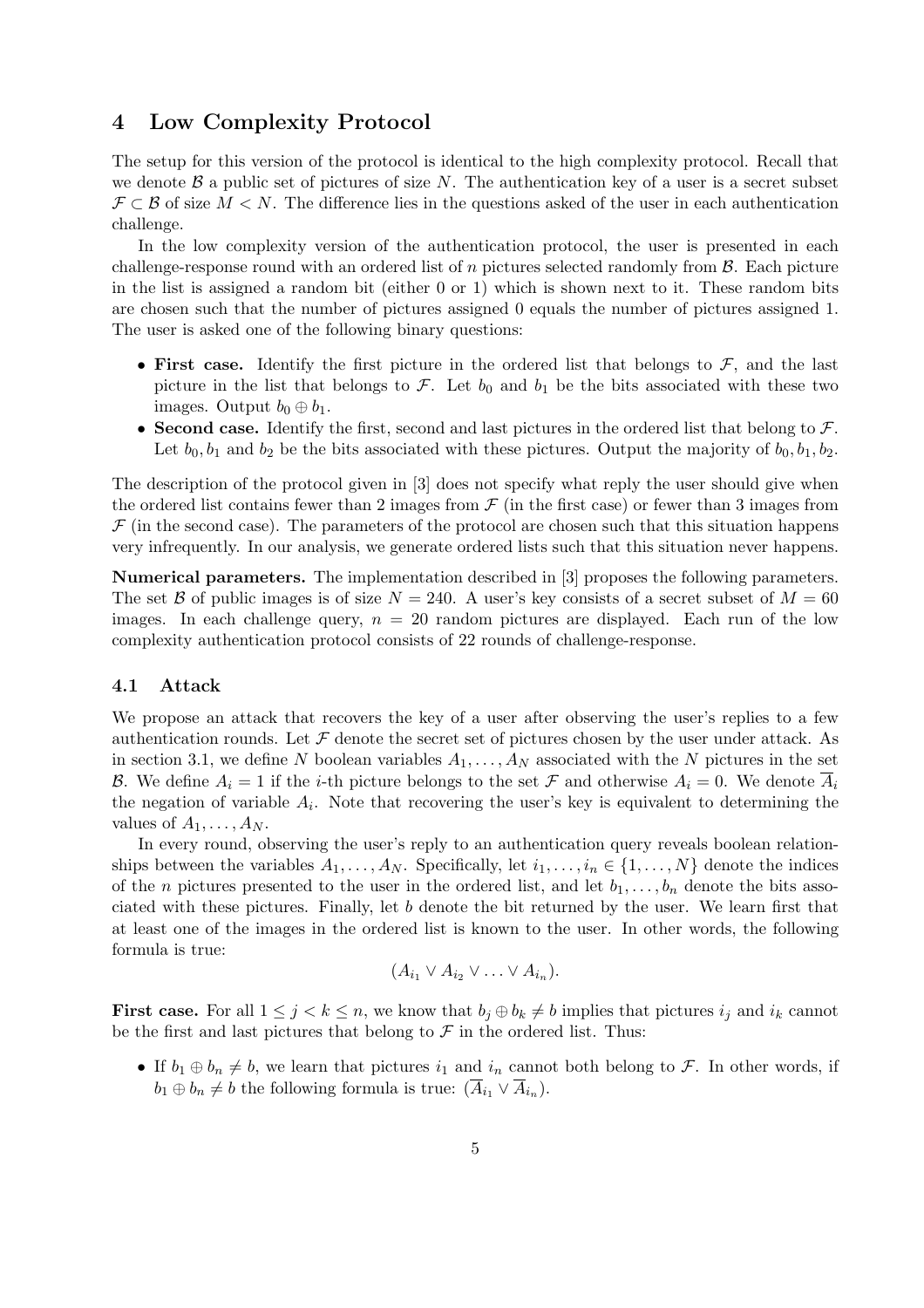• For  $1 \leq j \leq k \leq n$  such that  $(j, k) \neq (1, n)$  and  $b_j \oplus b_k \neq b$ , we learn that if pictures  $i_j$  and  $i_k$ both belong to  $\mathcal F$ , then there must exist at least one other picture that belongs to  $\mathcal F$  in the range  $[1, j - 1] \cup [k + 1, n]$ . In other words, for all  $1 \leq j < k \leq n$  such that  $(j, k) \neq (1, n)$  and  $b_i \oplus b_k \neq b$  the following formula is true:

$$
(A_{i_j} \wedge A_{i_k}) \Rightarrow ((A_{i_1} \vee \ldots \vee A_{i_{j-1}}) \vee (A_{i_{k+1}} \vee \ldots \vee A_{i_n})).
$$

**Second case.** For all  $1 \leq j \leq k \leq l \leq n$ , we know that if the majority of the three bits  $(b_j, b_k, b_l)$ is not equal to b, then this implies that pictures  $i_j$ ,  $i_k$  and  $i_l$  cannot be the first, second and last pictures that belong to  $\mathcal F$  in the ordered list. Thus:

- If the majority of  $(b_1, b_2, b_n)$  is not equal to b, the following formula is true:  $(\overline{A}_{i_1} \vee \overline{A}_{i_2} \vee \overline{A}_{i_n}).$
- For all  $1 \leq j < k < l \leq n$  such that  $(j, k, l) \neq (1, 2, n)$  and such that the majority of  $(b_j, b_k, b_l)$ is not equal to b, we learn that if pictures  $i_j, i_k$  and  $i_l$  all belong to F, then there must exist at least one other picture that belongs to F in the range  $[1, j - 1] \cup [j + 1, k - 1] \cup [l + 1, n]$ . In other words, for all  $1 \leq j \leq k \leq l \leq n$  such that  $(j, k, l) \neq (1, 2, n)$  and the majority of  $(b_i, b_k, b_l)$  is not equal to b, the following formula is true:

$$
(A_{i_j} \wedge A_{i_k} \wedge A_{i_l}) \Rightarrow ((A_{i_1} \vee \ldots \vee A_{i_{j-1}}) \vee (A_{i_{j+1}} \vee \ldots \vee A_{i_{k-1}}) \vee (A_{i_{l+1}} \vee \ldots \vee A_{i_n})).
$$

As in section 3.1, these boolean formulas are converted into equivalent boolean formulas in disjunctive normal form and given as input to a SAT solver. Given enough formulas, a SAT solver quickly outputs a unique assignment of values to the variables  $A_1, \ldots, A_N$ . This assignment corresponds to the user's secret key.

Implementation of the attack. We tested our attacks with the UBCSAT implementation of the SAPS SAT solver on a desktop PC running Windows XP with dual 3.40 GHZ CPUs and 1.00 GB of RAM. Table 2 summarizes the results of our attacks. With these parameters suggested in [3], our attack recovers the user's authentication key in less than 1 second, given 250 challenge-response rounds (first case) or 400 rounds (second case).

| Authentication protocol parameters |     |    |            | Attack complexity |                |
|------------------------------------|-----|----|------------|-------------------|----------------|
| N                                  | М   | n  | Query type | $#$ Rounds        | Time (seconds) |
| 240                                | 60  | 20 | Case 1     | 250               |                |
| 600                                | 150 | 20 | Case 1     | 800               | 2.6            |
| 240                                | 60  |    | Case 2     | 400               |                |

Table 2: Cost of our attack against the low complexity authentication protocol, for various choices of protocol parameters.

Discussion. As noted earlier, successful authentication requires multiple rounds of challengeresponse (22 rounds are suggested in [3] for the low complexity protocol). Thus, the first row of Table 2 shows that a passive eavesdropping adversary can recover a user's secret key after observing as few as 12 successful user logins. With fewer rounds, our attack tends to recover multiple candidates for a user's key. Our attack also works for a larger choice of parameters. When users' keys consist of  $M = 150$  pictures chosen from a set of size  $N = 600$ , the attack recovers the user's secret key in 2.6 seconds. No reasonable choice of parameters (from the viewpoint of the memory effort required of users) can place the low-complexity authentication scheme beyond the reach of our attack.